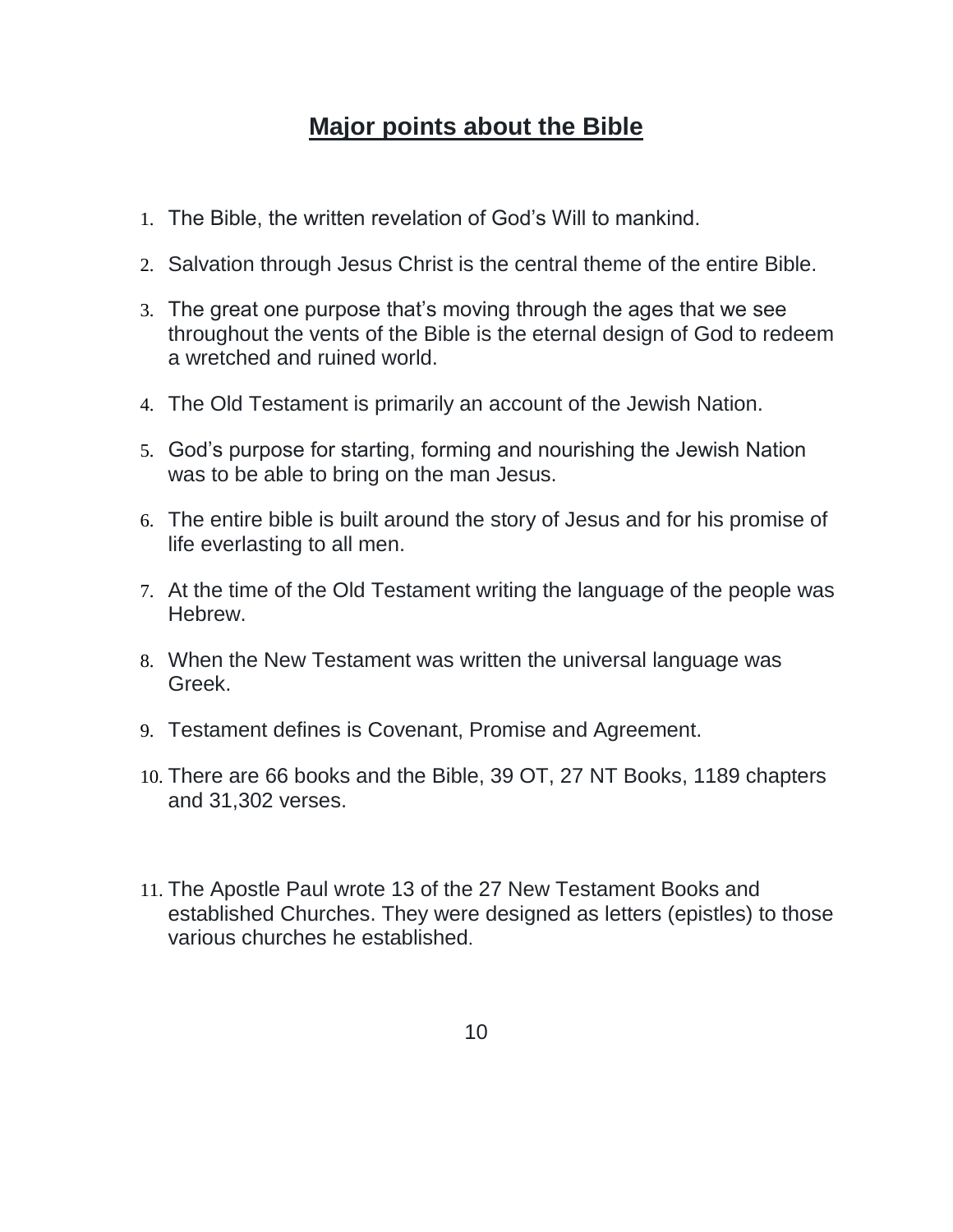- 12. There are absolutely no contradiction or mistakes in the Bible. If you find something that you feel is – you will certainly find later that there was more maturity, understanding, wisdom and revelation needed on our part.
- 13. Many statements in the Bible were truly stated by a particular individual but the statement as it relates to TRUTH was incorrect. **Ex: Job 1:21 <sup>21</sup>** And said, Naked came I out of my mother's womb, and naked shall I return thither: the Lord gave, and the Lord hath taken away; blessed be the name of the LorD**. \*\*\* Every bible student would know after reading the complete Chapter or Bible that God did not take anything away from Job- it was satan.\*\*\***
	- 1. Many make erroneous statements about God as to say God is going around killing folks, taking their grandmas and children etc. God is making them sick or causing rough times in lives because he's angry with them. We must stick to what the Bible says about God. "God is a good God". (**Ps 136:1** O give thanks unto the Lord; for **he is good:** for his mercy endureth forever.) (Ps 100)
	- 2. According to God's Word, God created the heaven and earth and everything else. The only validity that the evolution theory has, is that God caused the evolution itself. (No, humanity did not derive from other animals)
	- 3. Know for a fact that there are an innumerable amount of erroneous statements claiming to originate from God and His Word. Many of those precious people are sincere but sincerely wrong. They have never read the Bible and have simply repeated what others have said or opinionated for years. (Mostly Tradition)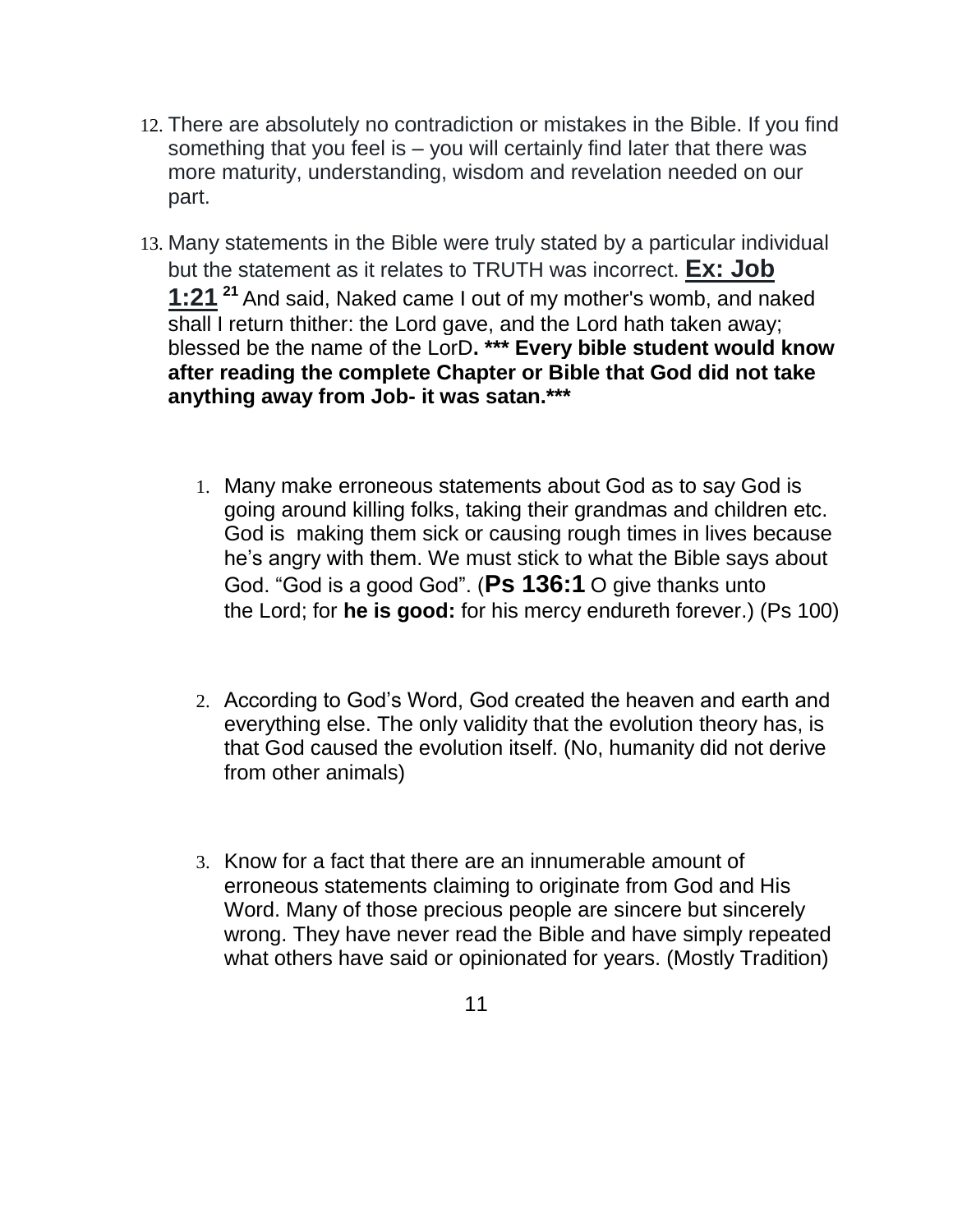14. The Bible authors were kings, princes, poets, philosophers, prophets, and statesmen. Some were learned in all the arts of the times and others were unschooled fishermen.

**Many today try to deny, disregard, invalidate and omit the teachings of the Old Testament and its miracles. However Jesus himself referred to many Old Testament persons and events, and thus bore testimony to the authenticity and authority of the Old Testament.**

- 1) Jesus mentioned the creation of man and marriage. (Matt 19:5)
- 2) Noah's Ark (Luke 17:26,27)
- 3) Sodom and Gomorrah (Luke 17:28,29)
- 4) The Burning Bush (Mark 12:26)
- 5) Jonah (Matt 12:40)
- 6) Elijah's Day (Luke 4:25)
- 7) Naaman the leper who was healed (Luke 4:27)
- 8) David (Matt 12:3)
- 9) Moses (Luke 24:44)
- 10) The Old Testament Feast (John 7)

**Rom 15:4 4** For whatsoever things were written aforetime were written for our learning, that we through patience and comfort of the scriptures might have hope.

Jesus came to fulfill the Old Testament scriptures about him. He came to skillfully reveal the Old Testament and implement the New Testament or the greater promises of God.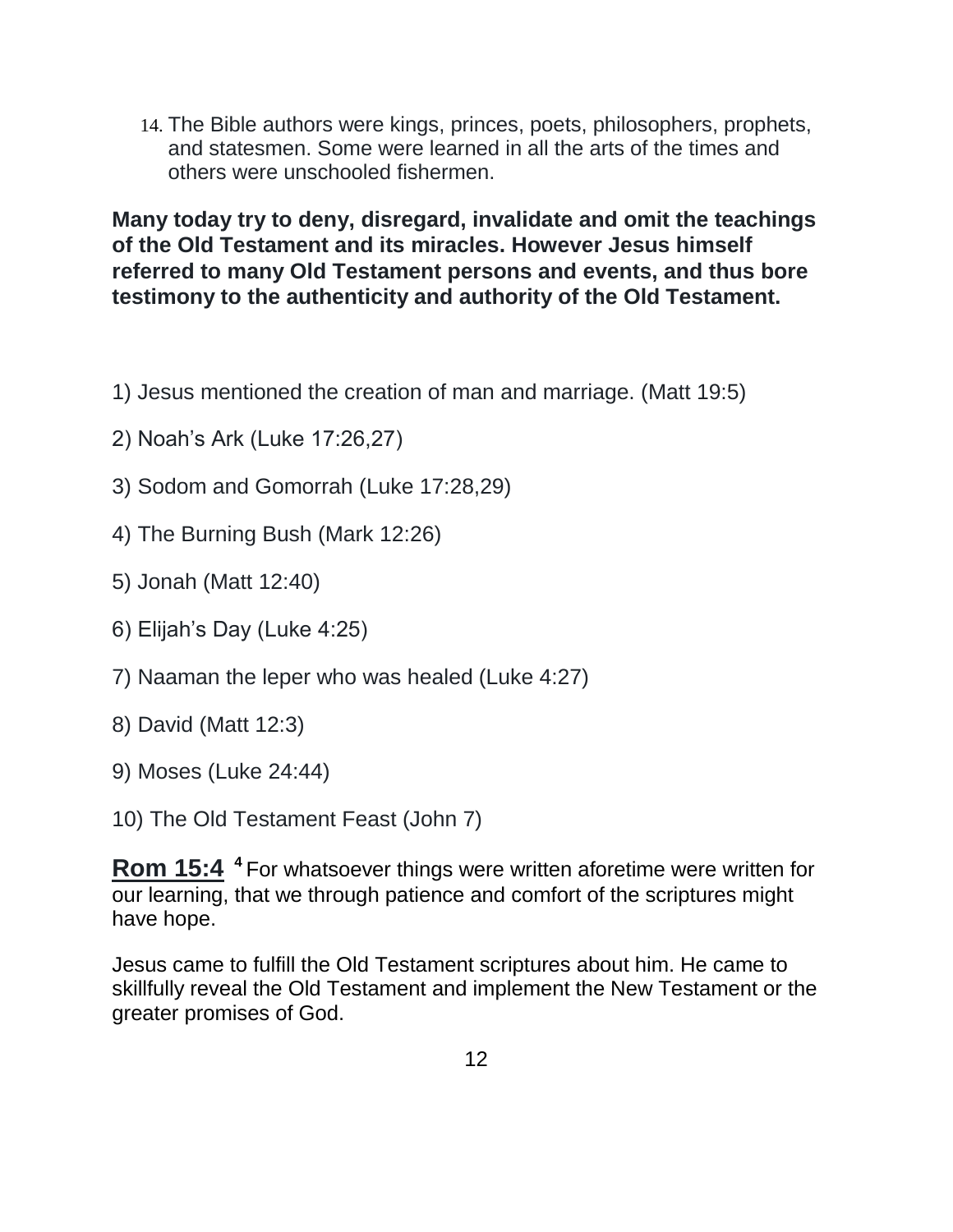**There is to be no more trespass and sin blood offerings of animals. This entire act was to show that sin had to be paid for and its overall purpose was to symbolize the final sin offering. That sin offering was Jesus' body for my sin and yours. (Gal 2:16; Heb 10:18)**

**(Jer 3:16)** There is to be no more acknowledgment of the Ark of the Covenant as the presence of God.

(**Ist Cor 6:19)** \*\*\*shows that God Church will house the manifest presence of God\*\*\*.<sup>19</sup> What? know ye not that your body is the temple of the Holy Ghost which is in you, which ye have of God, and ye are not your own?

## **Names for Scripture**

**A)** Our English word "Bible" comes from the Greek word biblios meaning book**.**

**B)** Other Names. Give other names attributed to the Bible from the following verses.

| 1) Mark 12:10  | 7) Col 3:16    |
|----------------|----------------|
| 2) Mark 12:24  | 8) Phil 2:16   |
| 3) Rom 1:2     | 9) Eph 1:13    |
| 4) Rom 3:2     | 10) Rom 10:8   |
| 5) Heb 4:12    | 11) James 1:22 |
| 6) Ezekiel 1:3 | 12) Dan 10:21  |

The Old and New Testaments. The word testament simply means covenant. The Bible is divided into two sections relative to the two major covenants, the Covenant of Law (OLD Promise ), and the covenant of Grace (New Promise ). The Old Testament focus on God's dealing with Israel under the Law Covenant given through Moses. The New Testament focuses on God's dealing with the world under the Grace Covenant and The Law of Love given through Jesus Christ.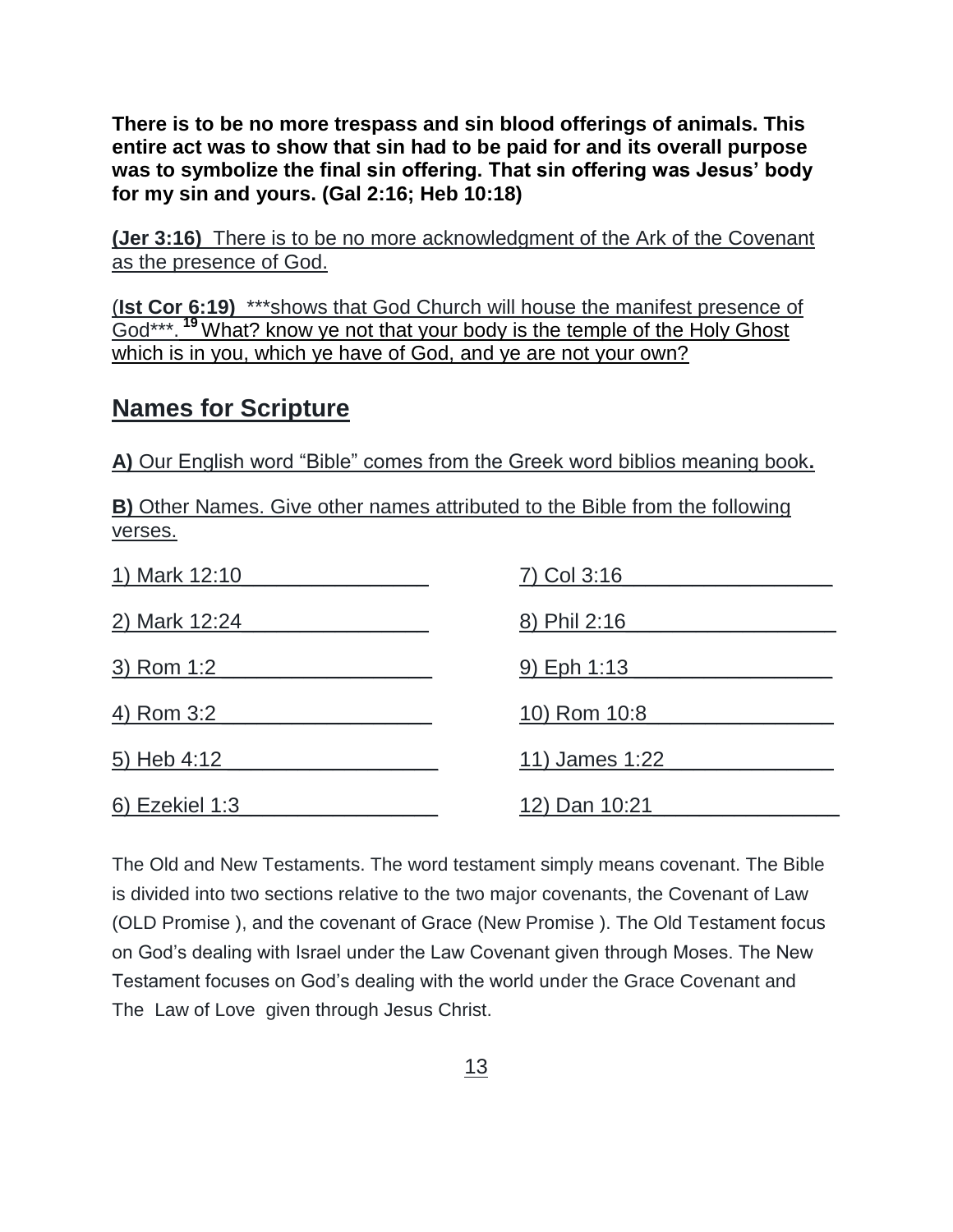Jesus is establishing the New Covenant which completely fulfilled the Old Covenant and its prophecies given about Jesus.

**Jer 31:31-34 - 31** Behold, the days come, saith the Lord, that I will make a new covenant with the house of Israel, and with the house of Judah:

**32** Not according to the covenant that I made with their fathers in the day that I took them by the hand to bring them out of the land of Egypt; which my covenant they brake, although I was an husband unto them, saith the Lord:

**33** But this shall be the covenant that I will make with the house of Israel; After those days, saith the Lord, I will put my law in their inward parts, and write it in their hearts; and will be their God, and they shall be my people.

**34** And they shall teach no more every man his neighbour, and every man his brother, saying, Know the Lord: for they shall all know me, from the least of them unto the greatest of them, saith the Lord: for I will forgive their iniquity, and I will remember their sin no more.

## **The symbols of the Inspired Book**

God likens His Word to many things and each of the symbols are used to convey a unique facet of truth to represent it.

a) The Word is like a **\_\_\_\_\_\_\_\_\_\_\_\_\_\_** because it burns, cleanses and purges all that is contrary to its standard. (Jer 23:29)

b) The Word is like a **\_\_\_\_\_\_\_\_\_\_\_\_\_\_** because it smashes and demolishes evil. (Jer 23:29)

c) The Word is like a**\_\_\_\_\_\_\_\_\_\_\_\_\_\_\_** because it is an instrument of light and illumination in the darkness. (Ps 119:105)

d) The Word is like**\_\_\_\_\_\_\_\_\_\_\_\_\_\_\_\_\_** because it nourishes the young or babes in Christ. (Ist Pet 2:2)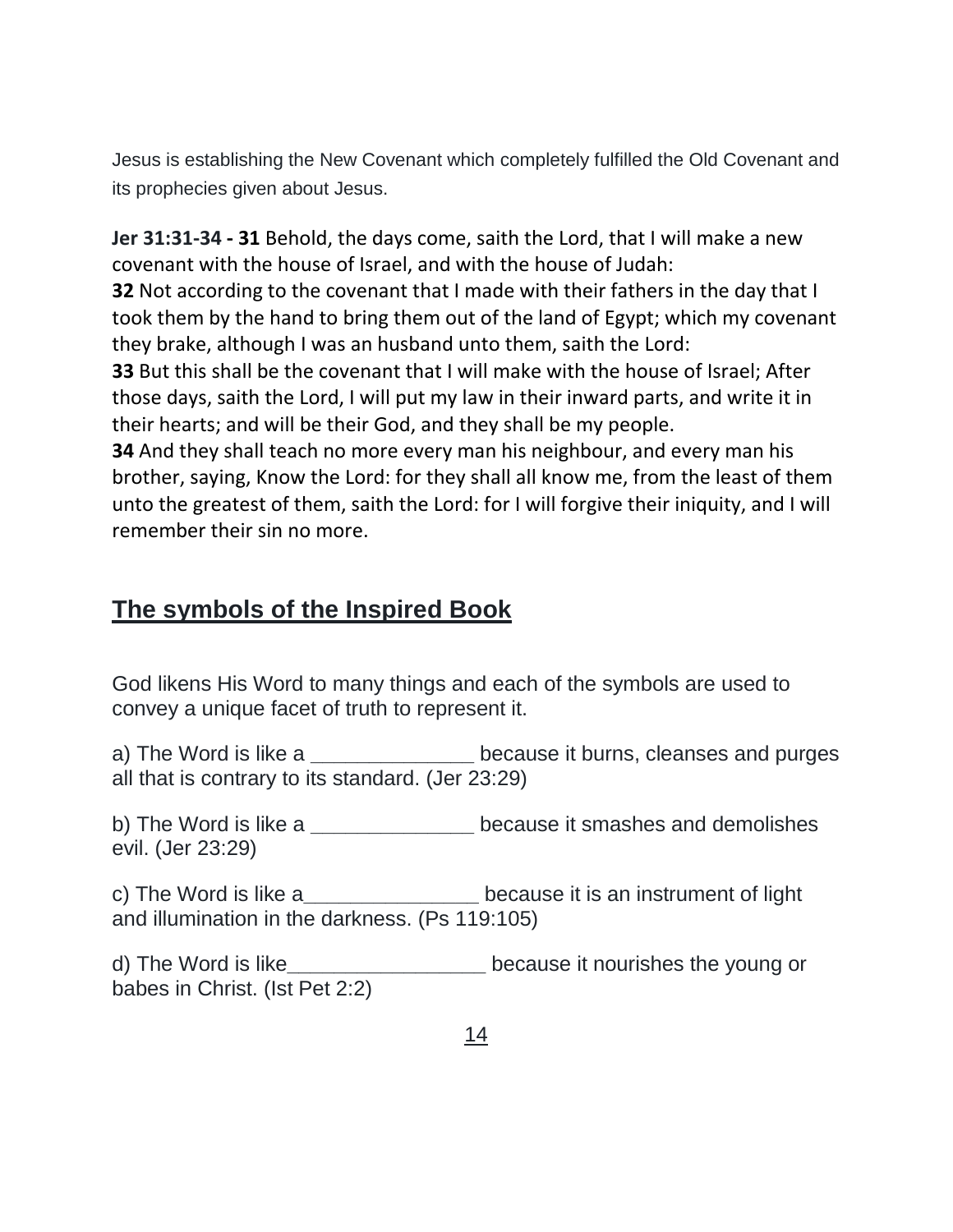e) The Word is like a**\_\_\_\_\_\_\_\_\_\_\_\_\_\_\_\_\_\_\_\_** because it reveals to us what we are and what we can be in God. (James 1:23)

f) The Word is like a **\_\_\_\_\_\_\_\_\_\_\_\_\_\_\_\_** because it is a measuring instrument, it is a divine standard in all matters of faith and practice. (Rev 11:1,2)

g) The Word is like a**\_\_\_\_\_\_\_\_\_\_\_\_\_\_\_\_\_\_\_\_\_\_\_** because it is a germinating, life producing word, having the potential of eternal life within it. (Ist Pet 1:23)

## **Look up these remaining scriptures and list the symbols that you see being revealed.**

 $\rm{Heb\ 4:12}$ 

 $Eph 5:26$ 

Matt 4:4 $\blacksquare$ 

Heb 6:18,19\_\_\_\_\_\_\_\_\_\_\_\_\_\_\_\_\_\_\_\_\_\_\_\_\_\_\_\_\_\_\_\_\_\_\_\_\_\_\_\_\_\_\_\_\_\_\_\_\_\_\_\_

a) How many books are there in the Old Testament?

b) How many books are there in the New Testament?